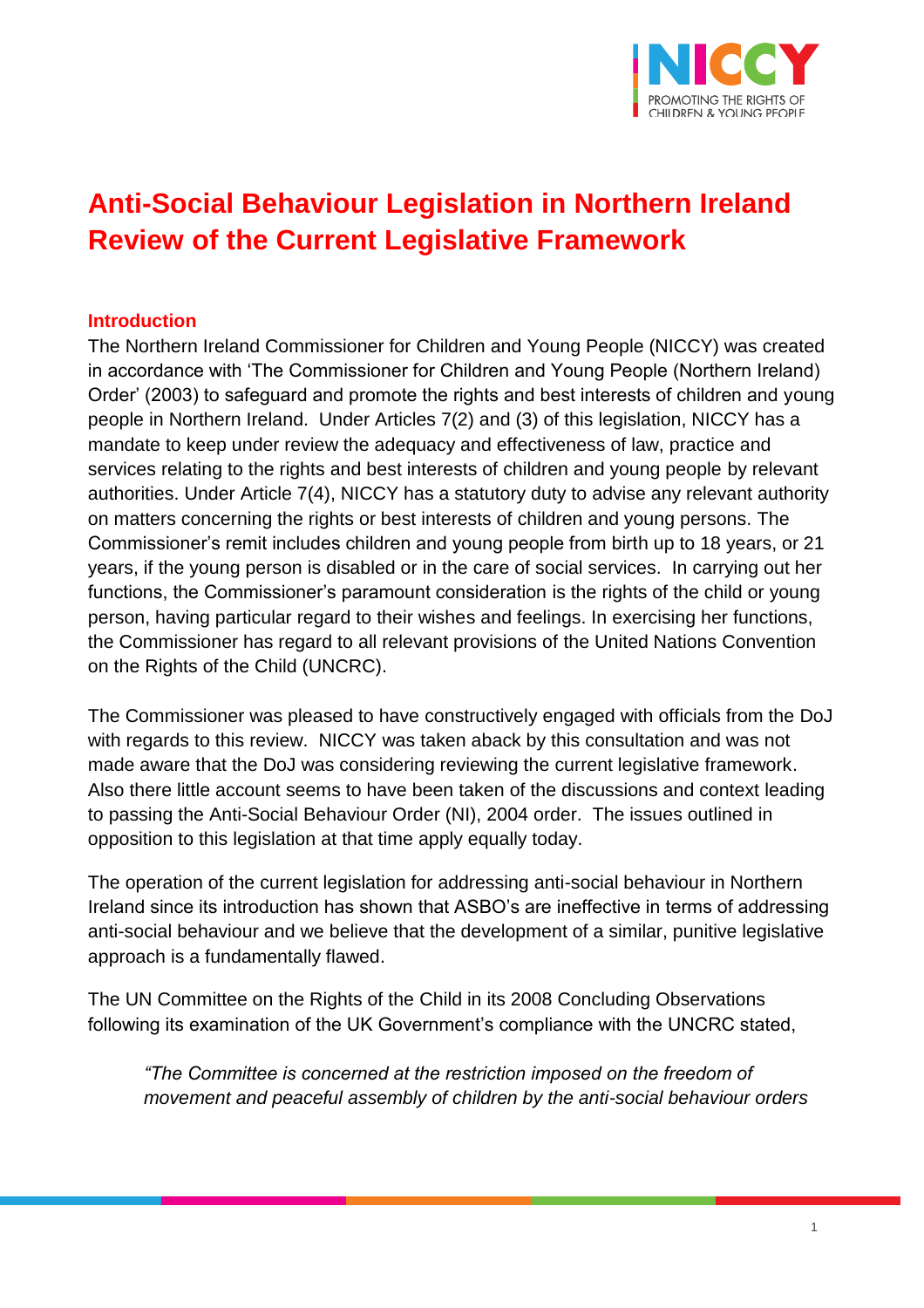

*(ASBOs)… as well as by the use of the so called "mosquito devices" and the introduction of the concept of "dispersed zones"*

35. The Committee recommends that the State party reconsider the ASBOs as well *as other measures such as the mosquito devices insofar as they may violate the*  rights of children to freedom of movement and peaceful assembly, the enjoyment of *which is essential for the children's development and may only subject to very limited restrictions as enshrined in article 15 of the Convention…*

*79. The Committee is concerned at the application to children of the Anti-Social Behaviour Orders (ASBOs), which are civil orders posing restrictions on children's gathering, which may convert into criminal offences in case of their breach. The Committee is further concerned:*

*a) at the ease of issuing such orders, the broad range of prohibited behaviour and the fact that the breach of an order is a criminal offence with potentially serious consequences;*

*b) that ASBOs, instead of being a measure in the best interests of children, may in practice contribute to their entry into contact with the criminal justice system;*

*c) that most children subject to them are from disadvantaged backgrounds. 80. The Committee recommends that the State party conduct an independent review on the ASBOs with a view to abolishing their application to children."<sup>1</sup>*

## **Comments**

In paragraph **3.1** of the consultation it is recognised that the definition of anti-social behaviour can be "broad. However there is no acceptance of the fact that such behaviour is described in legislation as

> *3.1(a) that the person has acted, since the commencement date, in an antisocial manner, that is to say, in a manner that caused or was likely to cause harassment, alarm or distress to one or more persons not of the same household as himself;<sup>2</sup>*

It would have been helpful if there was some discussion with regards to the inherent challenges of such a highly subjective definition. This subjectivity combined with the fact that what is being proposed are civil orders with a lower burden of proof and the admissibility of hearsay and professional evidence, would render these orders and associated proceedings against children as not compliant with Article 6 of the European

 $\overline{a}$ <sup>1</sup> Paras 34, 35, 79 and 80 CRC/C/GBR/CO/4

<sup>2</sup> The Anti-social Behaviour (Northern Ireland) Order 2004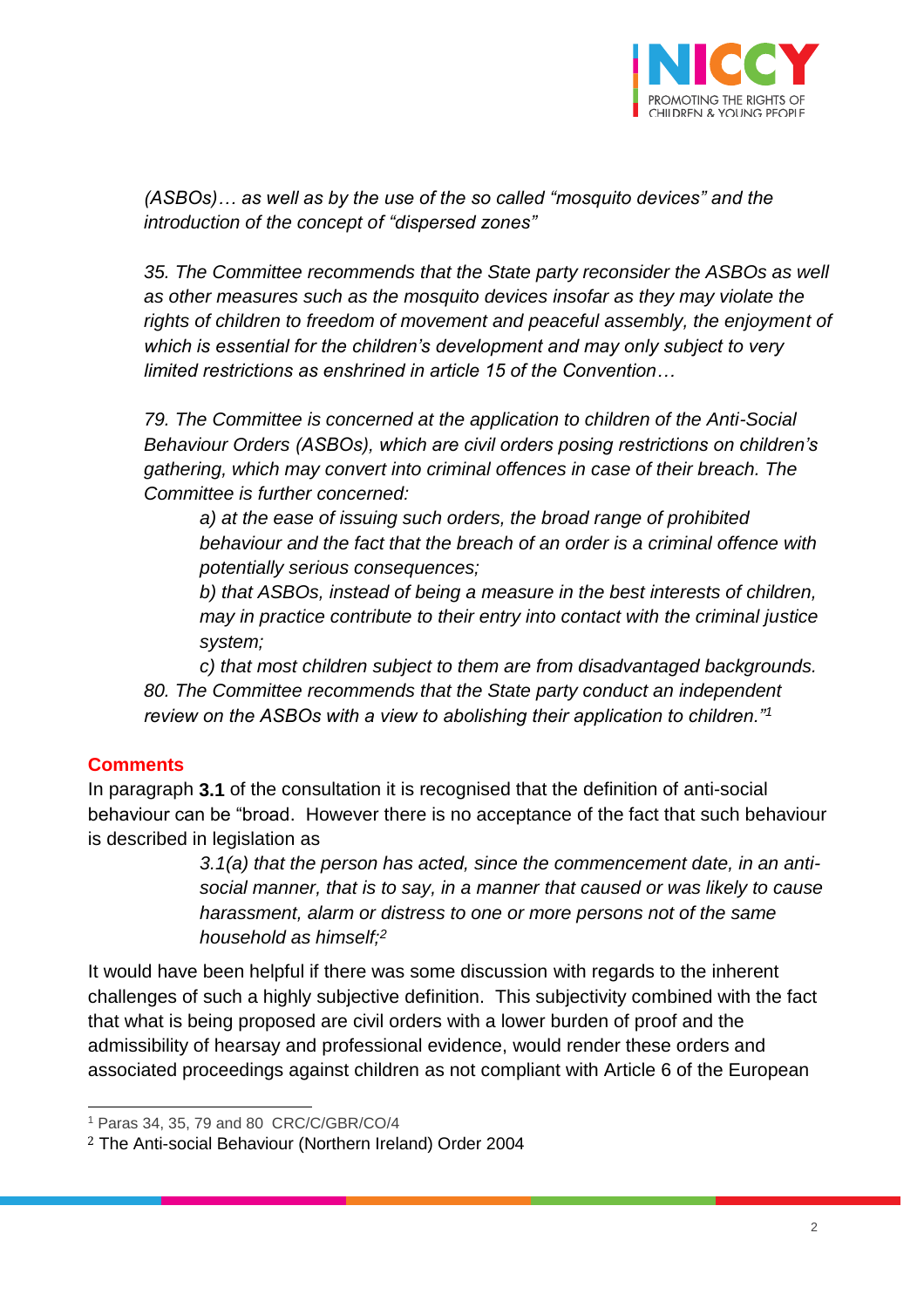

Convention on Human Rights, especially in the context of the distinct blurring of the civil and criminal law. We assume that breaching the conditions of these orders will be a criminal offence and consequently a child will be criminalised in respect of a breach of a civil order which he/she received for behaviour which may not be characterised as criminal (especially in the context of public space protection orders). The incompatibility regarding the use of civil orders that may result with criminal sanctions was very well rehearsed in 2004 and I attach references for your information $3$ 

The review document conflates crime and anti-social behaviour where in paragraphs **3.3 – 3.6** it makes contradictory statements with regards to trends and reporting of crime and ASB in NI .

NICCY does not view the decline in the use of legal remedies as a negative and instead welcomes this trend. Paragraph **3.10** raises very significant concerns and NICCY would be grateful if the department can provide further clarification for the assertion that *"commentary from stakeholders indicates that there are limited instant solutions when all other current advice, guidance and diversion strategies have been exhausted*". We would particularly welcome further information on the identity of the stakeholders and nature of their commentary. The Commissioner also believes that "instant solutions" for children and young people should be used sparingly as interventions must be based on the a clear assessment of the needs of the child and their family.

There is insufficient evidence in the document with regards to the need for additional legislation, the challenges of implementing the part 5 of the Criminal Justice (NI) order, 2008 or the effectiveness of the GB legislation and the need to apply it in Northern Ireland. This lack of information and data makes it difficult for consultees to answer the questions posed.

It is not our intention to address all three proposed orders but do wish to raise concerns with regards to Criminal Behaviour Orders. In the discussion of CBOs there is no recognition that the Youth Justice System in NI has a range of criminal orders which provide for the programmes outlined in the document, particularly to youth conference orders (both diversionary and on conviction) as well as to the period of supervision that a young person on a JJC order is subject to when released. Therefore the Commissioner is unclear as to the merits of another order for young people who have been convicted.

 $\overline{a}$ <sup>3</sup> <http://www.includeyouth.org/mgmt/resources/include-youth-asbo-submission-march-04.pdf>

Response by the Children's Law Centre to "Measures to Tackle Anti-Social Behaviour in NI" 30<sup>th</sup> March 2004. Available from CLC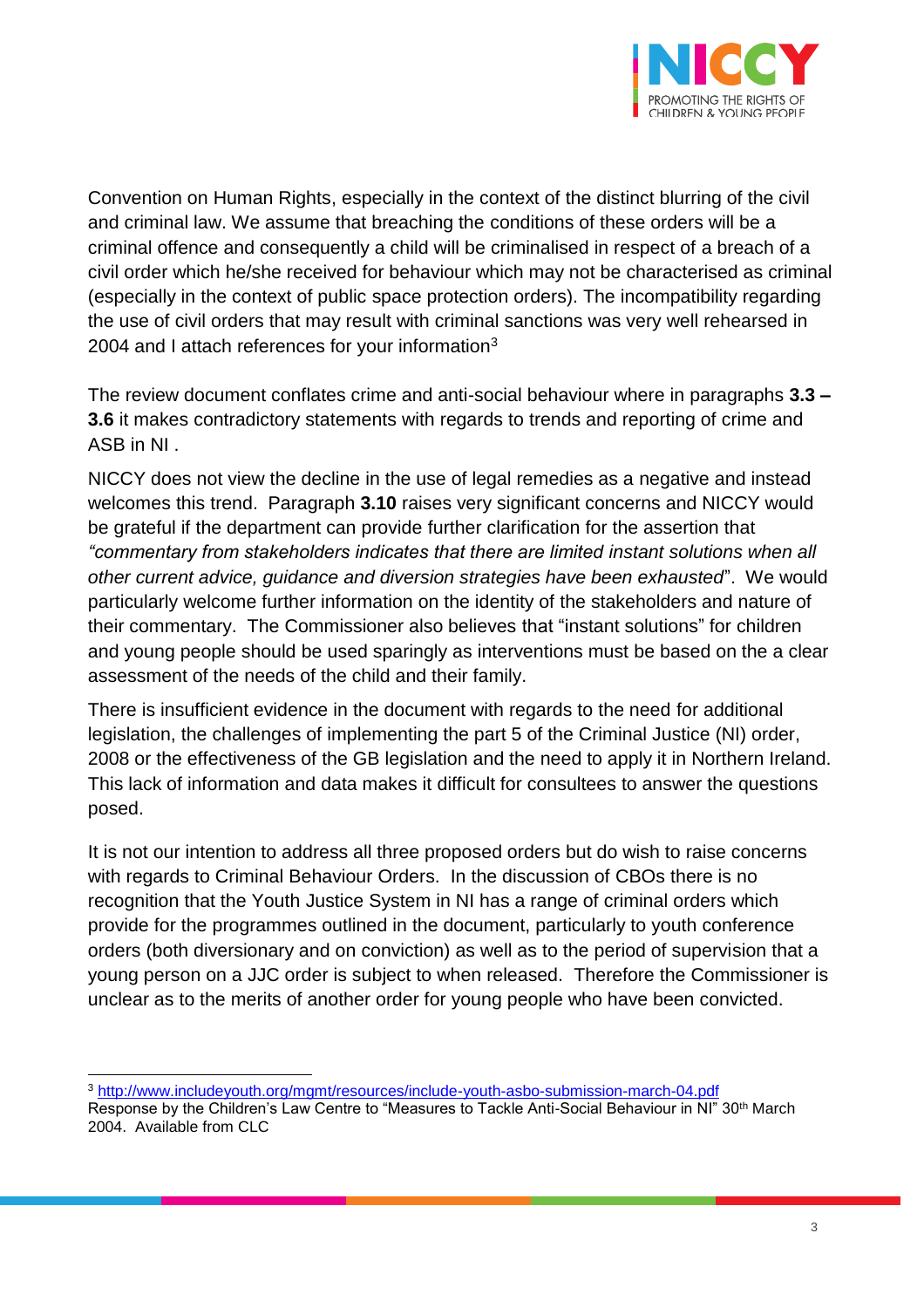

There also seems to be no understanding of the welcome amendment in 2015 of the Justice (NI) Act, 2002 to incorporate article 3 of the UNCRC (best interests principle) as a core aim of the youth justice system.

*"(3) But all such persons and bodies must also—*

*(a)have the best interests of children as a primary consideration; and*

*(b)have regard to the welfare of children affected by the exercise of their*  functions (and to the general principle that any delay in dealing with children *is likely to prejudice their welfare), with a view (in particular) to furthering their personal, social and educational development." 4*

If due consideration had been given to this duty by the department it is likely that the provision outlined in paragraph **5.8** to consider publicising a CBO would be dismissed as not appropriate in Northern Ireland. The UNCRC is very clear on the issue of a child's right to privacy and states that:

- *a child shall not be subject to arbitrary or unlawful interference with his or her privacy, family, home ….*. (Article 16) and that
- *the state guarantees "to have his or her privacy fully respected at all stages of the proceedings*" (Article 40 (2)(b)(vii)

One of the greatest children's rights concerns with regard to the use of ASBOs in Northern Ireland is the fact that there are no mandatory reporting restrictions in such proceedings against a child. NICCY engages with children and young people across NI on a regular basis and, in particular communities, young people have reported not feeling safe, including from sectarian violence and the continued influence of "paramilitaries". Paramilitary-style shootings and attacks on children under guise of community safety still occur in Northern Ireland hence the development of Northern Ireland Executive's Tackling Paramilitarism Programme<sup>5</sup>. To consider making a child or young person's personal information public as the subject of an CBO in the current Northern Ireland context is to identify children to armed gangs with an interest in 'anti-social behaviour' which will have potentially grave implications for the child's safety including a threat to their right to life.

# **Equality Duties**

 $\overline{a}$ 

NICCY has been in correspondence with DoJ with regards to the need to have published and Equality Impact Assessment (EQIA) alongside this Review as the discussion clearly identifies one group of people (namely young people) who are those most likely to be affected by these proposals. The DoJ should have screened this policy and identified the

<sup>4</sup> <https://www.legislation.gov.uk/nia/2015/9/section/98>

<sup>5</sup> [https://www.northernireland.gov.uk/articles/executive-programme-tackling-paramilitary-activity-and](https://www.northernireland.gov.uk/articles/executive-programme-tackling-paramilitary-activity-and-organised-crime-0)[organised-crime-0](https://www.northernireland.gov.uk/articles/executive-programme-tackling-paramilitary-activity-and-organised-crime-0)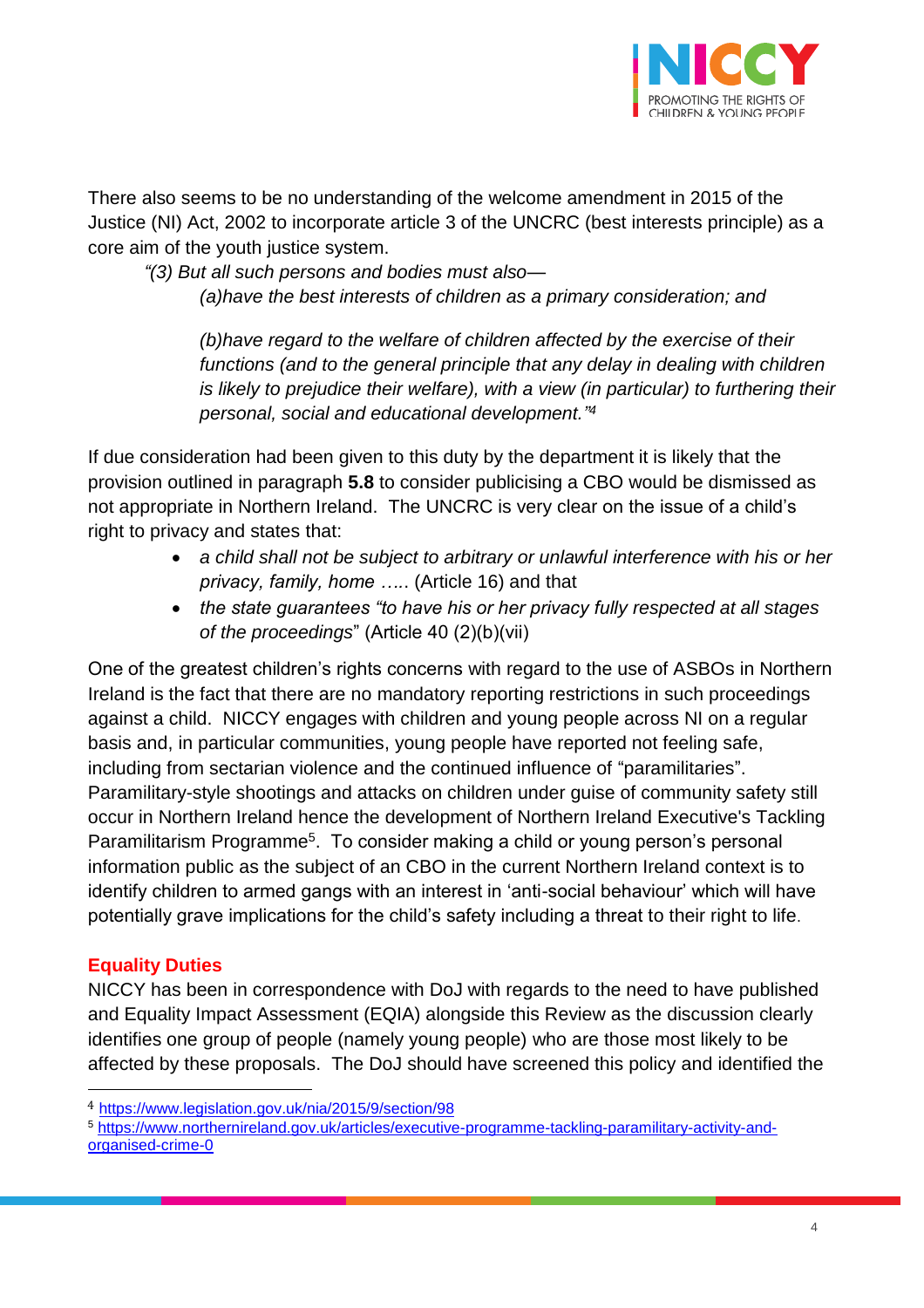

clear potential for adverse impact on young, disabled males, given their over representation in the criminal justice system which would have given rise to an EQIA being carried out, including direct consultation with children and young people and a 12 week consultation period. The findings of the EQIA should be used to inform the consultation, not after the consultation where there is no opportunity to influence the proposals. Section 75 is intended to be used as a policy formulation tool. The Equality Commission's, "*Guidance for Implementing Section 75 of the Northern Ireland Act 1998"*<sup>6</sup> is clear about the stage at which public authorities need to screen policy proposals and carry out EQIA's when required. The Guidance states that,

*"Section 75 is important to policy formulation (new or proposed policies) and policy review (existing policies). It is important that public authorities use the assessment of policies for impact on equality of opportunity, including screening and equality impact assessment, as part of their policy development process, rather than as an afterthought when the policy has been established."*<sup>7</sup>

DoJ approved Equality Scheme also states that,

*"Once a policy is screened and screening has identified that an equality impact assessment is necessary, the Department will carry out the EQIA in accordance with Equality Commission guidance. The equality impact assessment will be carried out as part of the policy development process, before the policy is implemented."*<sup>8</sup>

Section 75 is therefore not intended to be used when policy decisions have been taken, with no regard having been shown to the obligation to have due regard to the need to promote equality of opportunity.

NICCY believes that where policies are developed using section 75 as a policy formulation tool, policies which promote equality of opportunity and mitigate against adverse impact are those which will achieve better outcomes.

We do accept that following prompting by an NGO a young person's version was published and the consultation period extended to 12 weeks.

 $\overline{a}$ 

<sup>6</sup> April 2010.

<sup>7</sup> *,* Pg. 13.

<sup>8</sup> Para 4.19, July 2015.